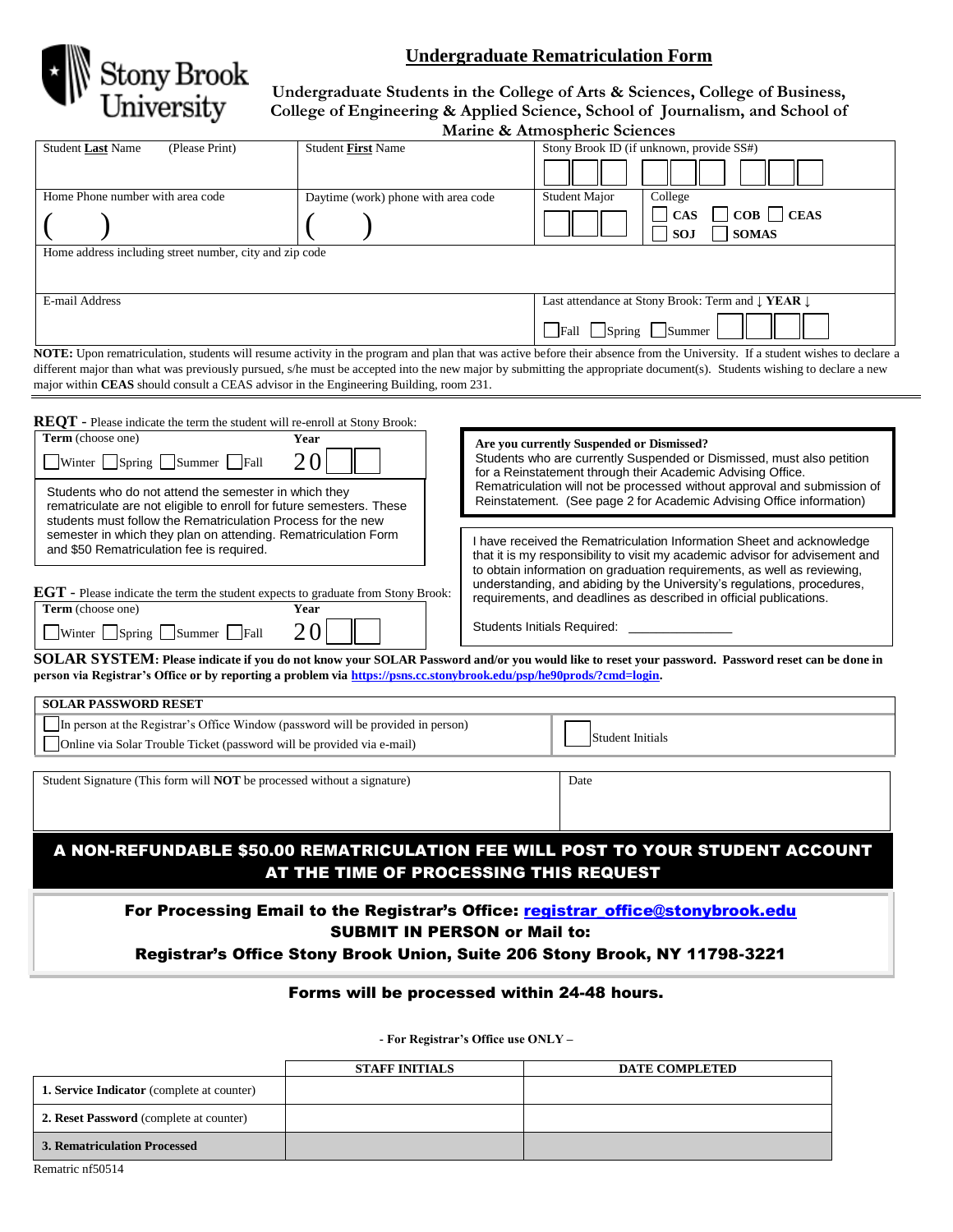## **REMATRICULATON INFORMATION MEET WITH AN ACADEMIC ADVISOR!**

After reading the attached information sheet, if you have any general academic advising-related questions, it is **essential** that you meet with an academic advisor. Please make an appointment as follows:

If you are in the **College of Arts & Sciences, College of Business, School of Communication and Journalism, or School of Marine & Atmospheric Sciences**, call the Academic & Transfer Advising Services at **(631) 632-7082, option 2, advising**@stonybrook.edu, to make an appointment.

If you are in the **College of Engineering & Applied Sciences**, call the Undergraduate Student Office at (**631) 632-8381** to make an appointment.